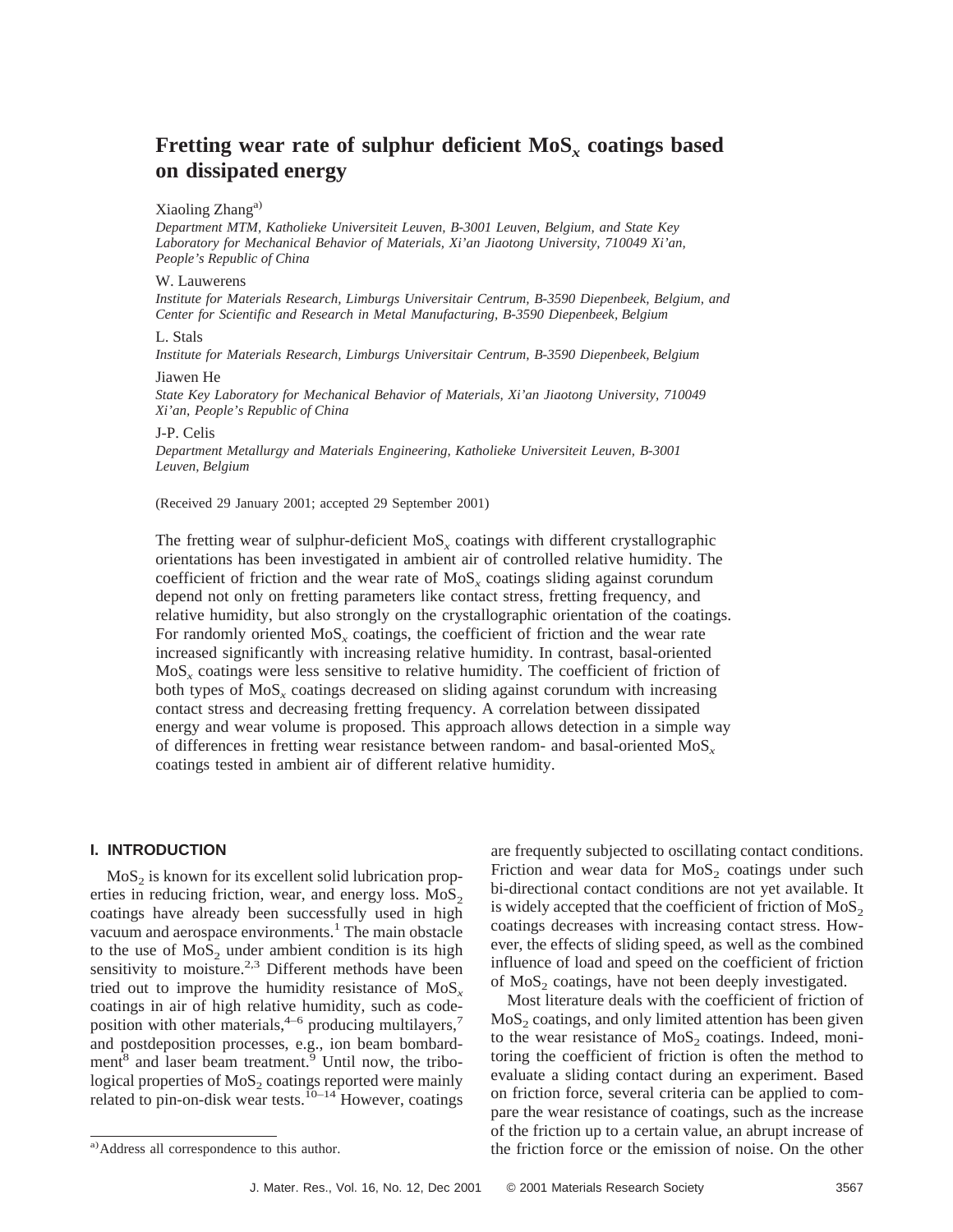hand, the coefficient of friction of  $MoS<sub>2</sub>$  coatings can be remarkably stable, making sensing of the coating loss based on friction or torque signals difficult.

Understanding and comparing the wear resistance could be more helpful in optimizing durability and confidence in the use of  $MoS<sub>2</sub>$  coatings. So, e.g., Wahl *et al.*<sup>15</sup> proved that the wear and lubrication failure of MoS<sub>2</sub> coatings can be investigated by the *in situ* measurement of the electrical contact resistance.

In this study,  $MoS<sub>x</sub>$  coatings with different crystallographic orientations were evaluated in fretting tests performed in air of different relative humidity. The effects of contact stress and fretting frequency on the coefficient of friction and the wear rate of MoS*<sup>x</sup>* coatings were analyzed. The correlation between dissipated energy and wear volume<sup>16</sup> was used to evaluate the wear resistance of sulphur-deficient MoS*<sup>x</sup>* coatings with different crystallographic orientations.

## **II. EXPERIMENTAL**

 $MoS<sub>x</sub>$  coatings were deposited by planar magnetron sputtering by Institute for Materials Research-Limburgs Universitair Centrum (IMO-LUC) (Diepenbeek, Belgium). Hardened and polished ( $Ra = 0.05 \mu m$ ) 440C stainless steel substrates were used. The depositions were performed at a substrate temperature of about 80 °C. The distance between the flat substrates and targets was kept at 65 mm, the deposition time was 14 min, the target power 8 W/cm<sup>2</sup>, and the argon pressure was varied between 0.2 and 2.4 Pa. Depositions were carried out with a commercially available target and electrically floating substrate holder, unless noted otherwise. X-ray diffraction measurements were done via Cu  $K_{\alpha}$  radiation with a Siemens D5000 diffractometer. The morphology and the cross-sectional structure of the coatings were investigated with a Philips XL 30 Scanning Electron Microscope (SEM).

Fretting wear tests (mode I) were performed under gross slip conditions at 23° C in ambient air at relative humidities (RH) of 10%, 50%, and 90%. Corundum balls with a diameter of 10 mm and surface roughness of approximately  $0.2 \mu m$  (Ra) were used as counterbody. The balls were loaded on top of coated flat samples at a normal load of  $1.0-10.0$  N applied by springs.<sup>17</sup> The relative hertzian contact stress was in the range of 530 to 1143 MPa. The flat samples were oscillated at 1, 2, 5, or 10 Hz for a given number of fretting cycles. The tangential linear displacement amplitude imposed on the flat samples was  $100 \mu m$  while the counterbody remained in a fixed position. The dissipated energy during fretting wear tests was obtained by summing up the energy dissipated during the successive fretting wear cycles. This was obtained by integrating numerically the force– displacement loops recorded during the fretting wear test

cycles. The wear volume was determined by laser stylus profilometer (Rodenstock RM600). In this procedure, depth profiles were acquired along the fretting wear track normal to the sliding direction. A set of equally spaced depth profiles covering the whole wear track was used to evaluate the wear volume. The morphology of the wear track was investigated by light optical microscopy using Normarski contrast.

# **III. RESULTS AND DISCUSSION**

 $XRD$  spectra of the sulphur-deficient  $MoS<sub>x</sub>$  coatings deposited at five different Ar pressures are shown in Fig. 1. At Ar pressures below 0.4 Pa, only the peak related to basal planes (.002) appeared. These basal planes were parallel to the substrate surface. These coatings were referred to as basal-oriented coatings. At Ar pressures between 0.6 and 2.4 Pa, the diffraction peaks related to edge planes became stronger. These coatings were further identified as random-oriented coatings.

The S/Mo ratio of the coatings was 0.69, 0.90, 1.20, 1.29, and 1.27 when the Ar pressure was 0.2, 0.4, 0.6, 1.5, and 2.4 Pa, respectively, during the depositions. Characteristic loops of tangential force vs. displacement recorded during fretting tests are shown in Fig. 2 for basal- (0.4 Pa Ar pressure) and random- (1.5 Pa Ar pressure) oriented MoS<sub>x</sub> coatings. The area of the loop represents the energy dissipated during each fretting cycle. The coefficient of friction was the ratio of the average tangential force during sliding to the applied normal force. The average tangential force over one fretting cycle was calculated by numerically integrating the hysteresis loop and dividing the obtained work by the total displacement. All the energies dissipated during a certain fretting cycles were used to correlate with wear volume later on.

The coefficient of friction for basal- and randomoriented MoS*<sup>x</sup>* coatings sliding against corundum during fretting tests is shown in Fig. 3. During the initial 3000 to



FIG. 1. XRD spectra of MoS*<sup>x</sup>* coatings deposited at different Ar pressures.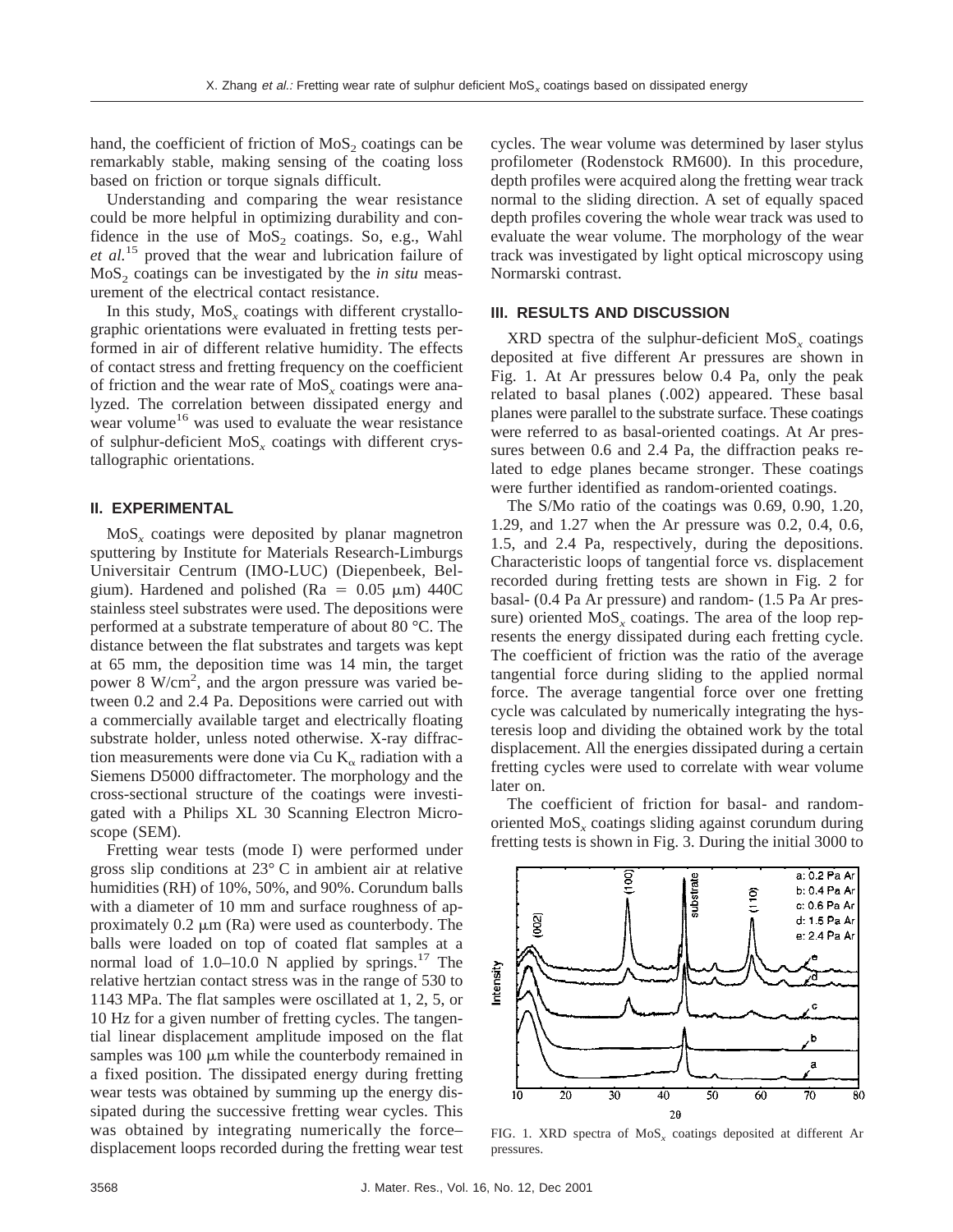4000 cycles, the coefficient of friction gradually decreased for basal-oriented MoS*<sup>x</sup>* coatings and increased for random-oriented ones. After the running-in stage, the coefficient of friction became relatively stable, especially for the basal-oriented MoS*<sup>x</sup>* coatings, until wear-through of the coatings took place (not shown in Fig. 3). The coefficient of friction further reported in this paper referred to this stable stage and was the average of at least three identical tests repeated on a given sample with a fresh corundum counterbody each time.

The coefficient of friction of basal- and randomoriented MoS<sub>x</sub> coatings generally increased with increasing relative humidity (Fig. 4). For basal-oriented coatings deposited at an Ar pressure of 0.2 and 0.4 Pa, the coefficient of friction was lower in comparison to the



FIG. 2. Hysteresis loops of tangential force vs. fretting displacement in fretting tests performed in ambient air of 50% RH on MoS<sub>x</sub> coatings of different crystallographic orientation sliding against corundum.



FIG. 3. The coefficient of friction versus fretting cycles for basal- and random-oriented MoS*<sup>x</sup>* coatings sliding against corundum in ambient air of 50% RH.

random-oriented coatings deposited at higher Ar pressure. This clearly appeared at the three levels of relative humidity tested. The lowest coefficient of friction at the three humidity levels tested was obtained with MoS*<sup>x</sup>* coatings deposited at an Ar pressure of 0.4 Pa. For random-oriented coatings, the coefficient of friction was not only high (above 0.2), but it increased significantly with increasing relative humidity. This implies that the random-oriented MoS*<sup>x</sup>* coatings are more sensitive to moisture than the basal-oriented MoS<sub>x</sub> coatings. This increase of the coefficient of friction of MoS*<sup>x</sup>* coatings with relative humidity was linked to the tribo-chemical reaction of  $MoS_x$  with  $O_2$  and  $H_2O^{18}$ . That reaction mainly takes place at the edge planes of  $MoS<sub>2</sub>$  crystals, because the vacant or dangling bonds of the edge planes are more reactive than the saturate bonds of basal planes. The more edge-oriented crystals were present in the asdeposited  $MoS<sub>x</sub>$  coatings, the more the tribo-chemical reaction would take place. For coatings deposited at an Ar pressure of 0.6 Pa, the fraction of edge-oriented crystals in the coatings was relatively low (see Fig. 1, curve c), and the tribo-chemical reaction reached a saturation level at a relative humidity of 50%. As a result, the coefficient of friction reached the highest level at 50% RH, and then decreased with a further increase of relative humidity. The coefficient of friction for coatings deposited at an Ar pressure of 2.4 Pa is not shown in Fig. 4 at a relative humidity of 90% because of the difficulties in identifying a stable friction stage resulting from the very limited wear life of the coatings leading to a premature wear-through.

The coefficient of friction of  $MoS<sub>x</sub>$  coatings sliding against corundum and recorded at different contact stresses and sliding speeds is shown in Fig. 5. When the sliding speed was kept constant, the coefficient of friction varied linearly with the inverse contact stress. The higher the contact stress, the lower the coefficient of



FIG. 4. The coefficient of friction of MoS<sub>x</sub> coatings deposited at different Ar pressures. Data obtained in fretting tests performed in ambient air of different relative humidity.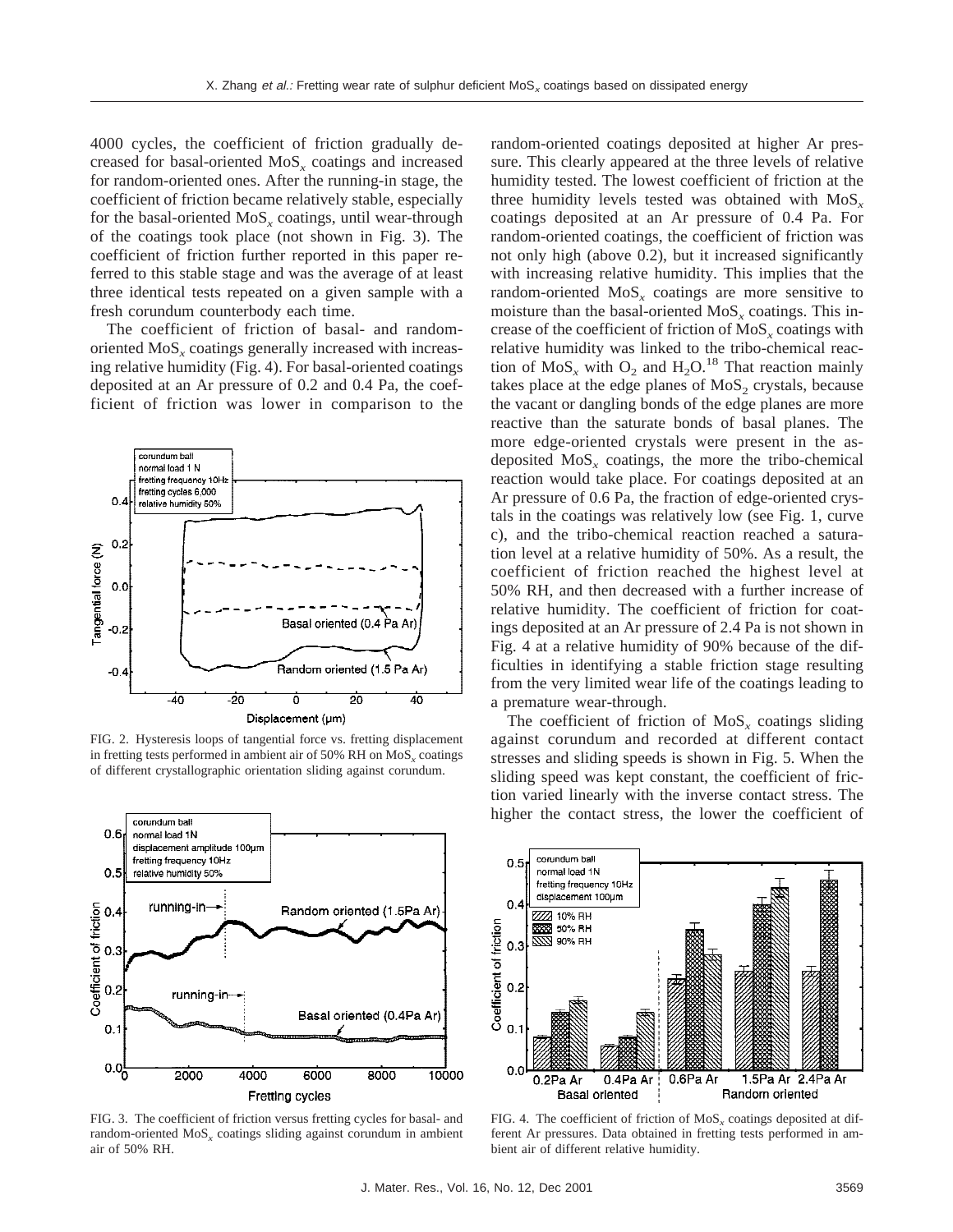

FIG. 5. The influence of (a) contact stress and (b) fretting frequency on the coefficient of friction of random- and basal-oriented MoS*<sup>x</sup>* coatings.

friction was [Fig. 5(a)]. The coefficient of friction also varied linearly with fretting frequency when the contact stress was kept constant. The lower the sliding speed, the lower the coefficient of friction was [Fig. 5(b)]. The contact stress model proposed by Singer *et al.*<sup>19</sup> suggests that the coefficient of friction  $\mu$  of MoS<sub>2</sub> coatings can be expressed as a function of contact stress *P*:

$$
\mu = S_0 / P + \alpha \quad , \tag{1}
$$

with  $S_0$  the shear strength of MoS<sub>2</sub> coatings, and  $\alpha$ treated as a constant.  $S_0$  corresponds to the slope of each curve in Fig.  $5(a)$ .  $S_0$  appeared to be almost independent of sliding speed when the fretting frequency changed from 10 to 1 Hz for basal-oriented coatings. The same was noticed for random-oriented coatings (not shown in Fig. 5). The shear strength of  $MoS<sub>2</sub>$  coatings depended thus heavily on the crystallographic orientation of the  $MoS<sub>x</sub>$  coatings. For basal-oriented  $MoS<sub>x</sub>$  coatings,  $S<sub>0</sub>$  was in the range of 30–50 MPa, while it increased to 90–120 MPa for random-oriented  $MoS<sub>x</sub>$  coatings in our fretting

(mode I) tests performed at 50% relative humidity under gross slip conditions. According to Singer *et al.*,<sup>19</sup>  $S_0$  was 24.8 MPa for sputter-deposited  $MoS<sub>2</sub>$  in dry air, and  $23 < S<sub>0</sub> < 33$  MPa for burnished MoS<sub>2</sub> in ambient air, but different values were published by Grosseau-Poussard *et al.*<sup>20</sup> He found that  $S_0$  increases from 40 MPa in dry air to 80 MPa at 60% relative humidity. The relative higher  $S_0$  value noticed in our tests is considered as resulting from the bi-directional sliding and the higher relative humidity used in our tests. But eventually it may also result from the specific orientations of our MoS*<sup>x</sup>* coatings.

The coefficient of friction depended not only on contact stress *P*, but also on sliding speed *V*, as can be seen from Fig. 5(b). As a first approximation, it can then be assumed that

$$
\mu = S_0 / P + \beta \times V \quad , \tag{2}
$$

with  $\beta$  the velocity dependence of the coefficient of friction.  $\beta$  is the slope of the curves in Fig. 5(b).  $\beta$  appeared as independent of contact stress, since the curves in Fig. 5(b) were parallel for normal loads of 1 and 2 N for a given  $MoS<sub>x</sub>$  coating.  $\beta$  appeared to be insensitive to the crystallographic orientation of the MoS*<sup>x</sup>* coatings and was between  $1.0 \times 10^{-6} - 0.2 \times 10^{-5}$  (m<sup>-1</sup>s) in our fretting mode I tests performed under gross slip conditions.

The fact that the coefficient of friction decreased with decreasing sliding speed suggested that MoS*<sup>x</sup>* coatings offer a lower flow resistance at decreasing sliding speed. A similar result has been reported for compact graphite. $21$  On the contrary, an increase of the sliding speed resulting in a decrease in friction has been reported for pin-on-disk tests<sup>22-24</sup> on  $MoS<sub>2</sub>$  coatings. However, this was attributed to a loss of moisture from the  $MoS<sub>2</sub>$  films induced by a frictional heating at higher speeds. The decrease of the coefficient of friction in that case was considered to result from a loss of moisture and not from the change in sliding speed. The contradiction between our results and literature may be due to the fact that the sliding speed in our fretting tests was much lower  $(2 \times 10^{-4}$  to  $2 \times 10^{-3}$  m s<sup>-1</sup>) than that in pin-ondisk tests reported in literature (0.02 to 0.2 m s<sup>-1</sup>). An increase in temperature at the sliding speed used in our fretting tests, can thus be neglected. Secondly, the effect of varying sliding speeds during fretting tests may play a more important role on the coefficient of friction than in unidirectional sliding conditions as pin-on-disk tests.

To fully understand the tribological behavior, the evolution of wear on MoS*<sup>x</sup>* coatings was recorded (Figs. 6 and 7). The dimensions of the wear tracks for both the basal- [Fig. 7(a)] and the random- [Fig. 7(b)] oriented MoS*<sup>x</sup>* coatings increased gradually with increasing fretting wear cycles. Some of the debris was ejected out of the wear tracks and accumulated mainly at both ends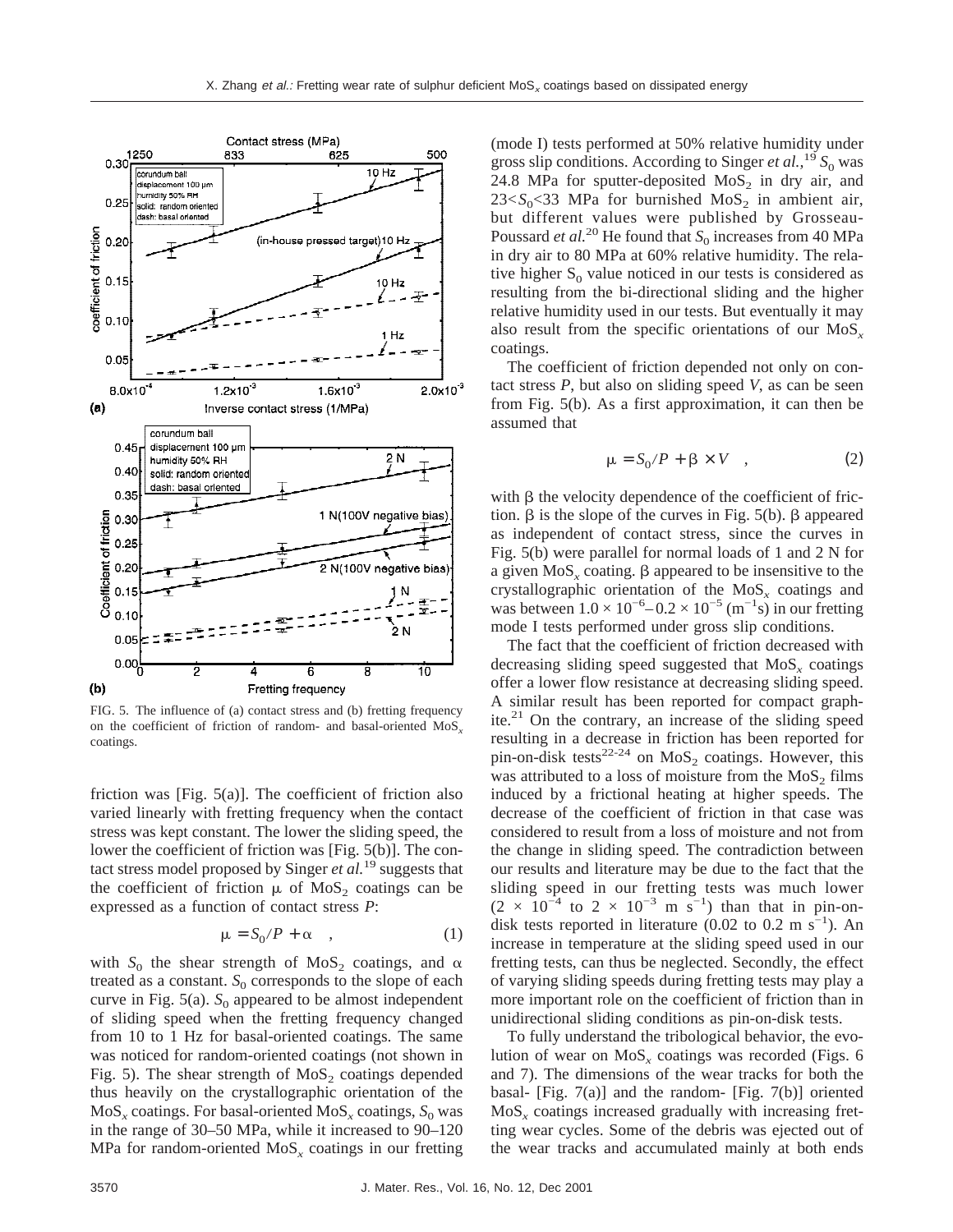of the fretting wear tracks in sliding direction (Fig. 6). A small amount of debris was found along the lateral sides of the wear tracks. This phenomenon was common in fretting wear tests.



FIG. 6. Normarski micrograph of wear track on a random-oriented  $MoS<sub>x</sub>$  coatings deposited at an Ar pressure of 0.9 Pa and sliding against corundum in ambient air of 50% RH for 15,000 cycles ( $s$ , 100  $\mu$ m;  $F_n$ , 1 N; *f,* 10 Hz).



FIG. 7. Cross-sections of wear tracks perpendicular to the sliding direction on (a) basal- and (b) random-orientated MoS*<sup>x</sup>* coatings by laser stylus profilemeter.

On comparing width and depth of the wear tracks, it was apparent that the size of wear tracks increased faster in their width than in their depth (Fig. 7). Therefore the wear resistance of  $MoS<sub>x</sub>$  coatings in fretting wear tests should be evaluated by reference based on wear volume value than on wear depth.

Such a comparison of the fretting wear volume on MoS*<sup>x</sup>* coatings tested in ambient air of different relative humidity, is given in Fig. 8. The wear volume on basaloriented MoS*<sup>x</sup>* coatings (0.4 Pa Ar pressure) remained at a low level even at increasing relative humidity. Coatings deposited at even lower Ar pressure, 0.2 Pa, showed higher and larger scattering in wear volumes at the three relative humidity levels. In contrast, for random-oriented MoS*<sup>x</sup>* coatings (0.6 up to 2.4 Pa Ar pressure), the fretting wear volume was not only high in comparison with the basal-oriented MoS*<sup>x</sup>* coatings, but it also increased significantly with increasing relative humidity. For coatings deposited at an Ar pressure of 2.4 Pa, the wear resistance was so poor that at 50% and 90% relative humidity wearthrough of the coatings occurred within 10,000 fretting cycles. On comparison of Fig. 4 with Fig. 8, it is evident that no conclusion can be drawn from the coefficient of friction on the wear volume after a given number of fretting cycles.

An appropriate and reliable method is thus needed to compare the wear resistance of MoS<sub>x</sub> coatings with different crystallographic orientations. The area of the loops of tangential force versus displacement, shown in Fig. 2, represents the energy dissipated during the corresponding fretting cycles. The total dissipated energy after a given number of fretting cycles was obtained by summing up these dissipated energies over all fretting cycles. On plotting that dissipated energy against the wear volume in fretting tests done at a constant relative humidity, a linear relation was obtained for each MoS*<sup>x</sup>* coating deposited at different Ar pressures (Fig. 9). The



FIG. 8. Wear volume of MoS*<sup>x</sup>* coatings deposited at different Ar pressures. Fretting tests were done at different relative humidity for 10,000 cycles (*s*, 100 μm; *F*<sub>n</sub>, 1 N; *f*, 10 Hz).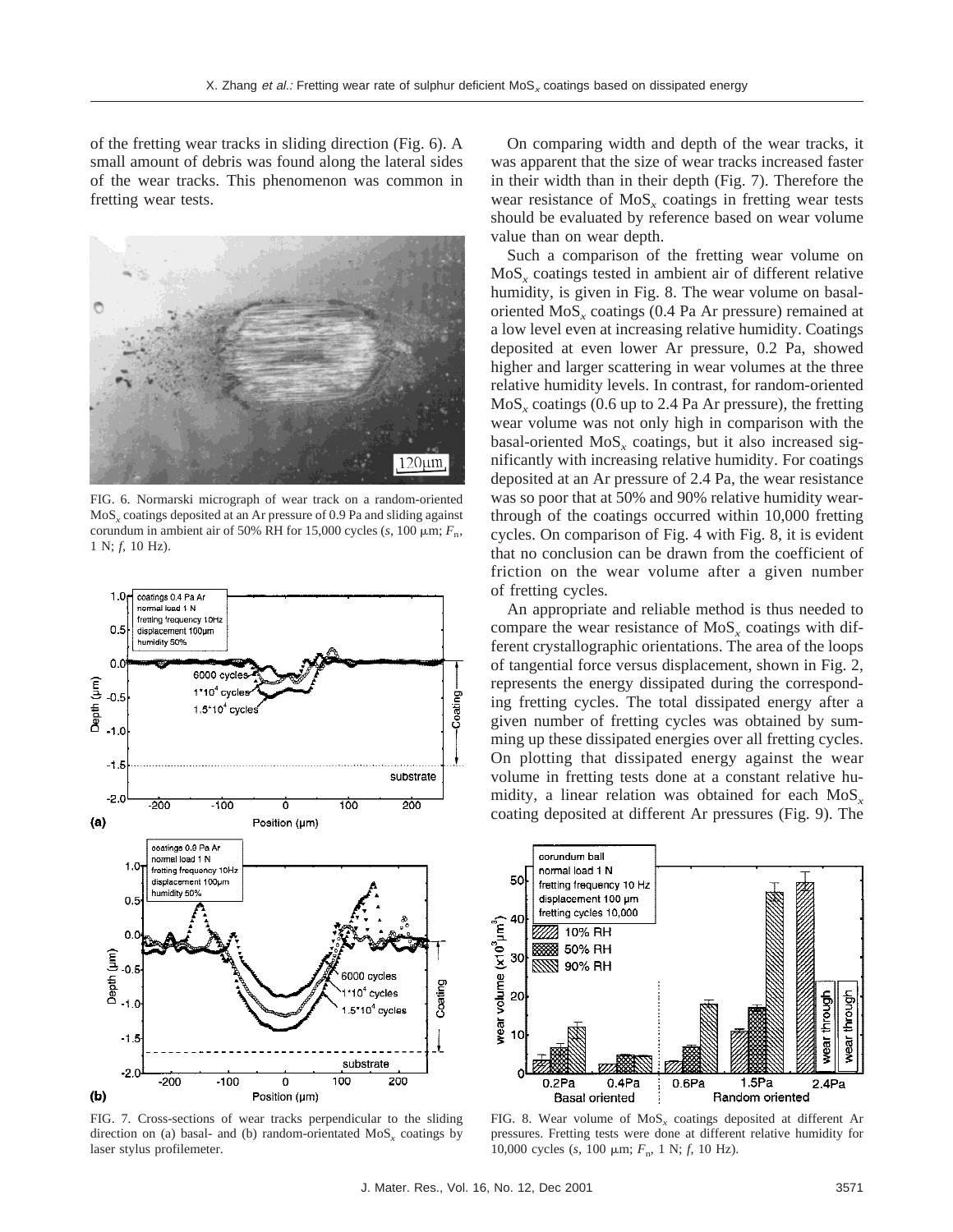higher the Ar pressures in the deposition processes, the higher the wear rate, expressed in  $\mu$ m<sup>3</sup>/J, of the coatings. But the wear rate was higher for coatings deposited at 0.2 Ar pressure than that at 0.4 Ar pressure (not shown in Fig. 9). Such a linear dependence of wear volume on dissipated energy has already been reported for TiN coatings.16,25 In that case no dependence on relative humidity was found, but for MoS<sub>x</sub> coatings, a dependence of the wear rate in fretting tests on relative humidity was noticed (Fig. 10). For basal-oriented coatings [Fig. 10(a)], the wear rate remained almost unchanged when the relative humidity increased from 10% to 50%, although a slightly higher wear rate was noticed at 90% relative humidity. For random-oriented  $MoS<sub>x</sub>$  coatings, the wear rate increased with increasing relative humidity [Figs.  $10(b)$  and  $10(c)$ ]. The higher the Ar pressure during deposition, the lower the humidity resistance of the coatings was. Three reasons for this difference in resistance to humidity between basal- and random-oriented MoS*<sup>x</sup>* coatings can be put forward. The edge planes of  $MoS<sub>2</sub>$  crystals were more reactive than basal planes. The tribo-chemical reaction on random-oriented MoS*<sup>x</sup>* coatings occurred more easily under higher humid conditions than on basal-oriented MoS*<sup>x</sup>* coatings, and more  $MoO<sub>3</sub>$  particles were generated on the wear tracks and in the debris.<sup>18</sup> Secondly, the presence of brittle  $MoO<sub>3</sub>$  particles may cause an abrasive wear on these hard to slide edge planes. The formation of  $MoO<sub>3</sub>$  would thus affect more badly the tribological performance of the random-oriented coatings than in the case of basaloriented ones. And finally, the basal-oriented coatings had a dense and noncolumnar structure as shown in Fig. 11(a). Cracks could not easily propagate through the cross-section of such basal-oriented coatings. In contrast, the random-oriented coatings [Figs.  $11(b)$  and  $11(c)$ ]



FIG. 9. Wear volume as a function of dissipated energy for MoS*<sup>x</sup>* coatings deposited at different Ar pressures and tested in fretting mode I.



FIG. 10. Fretting wear volume as a function of dissipated energy for (a) basal- and (b,c) random-oriented  $MoS<sub>x</sub>$  coatings tested at different relative humidity levels.

possessed a porous columnar structure that became more pronounced at higher Ar pressure in the deposition process. The columnar structure could provide a path for moisture to easily penetrate the coatings.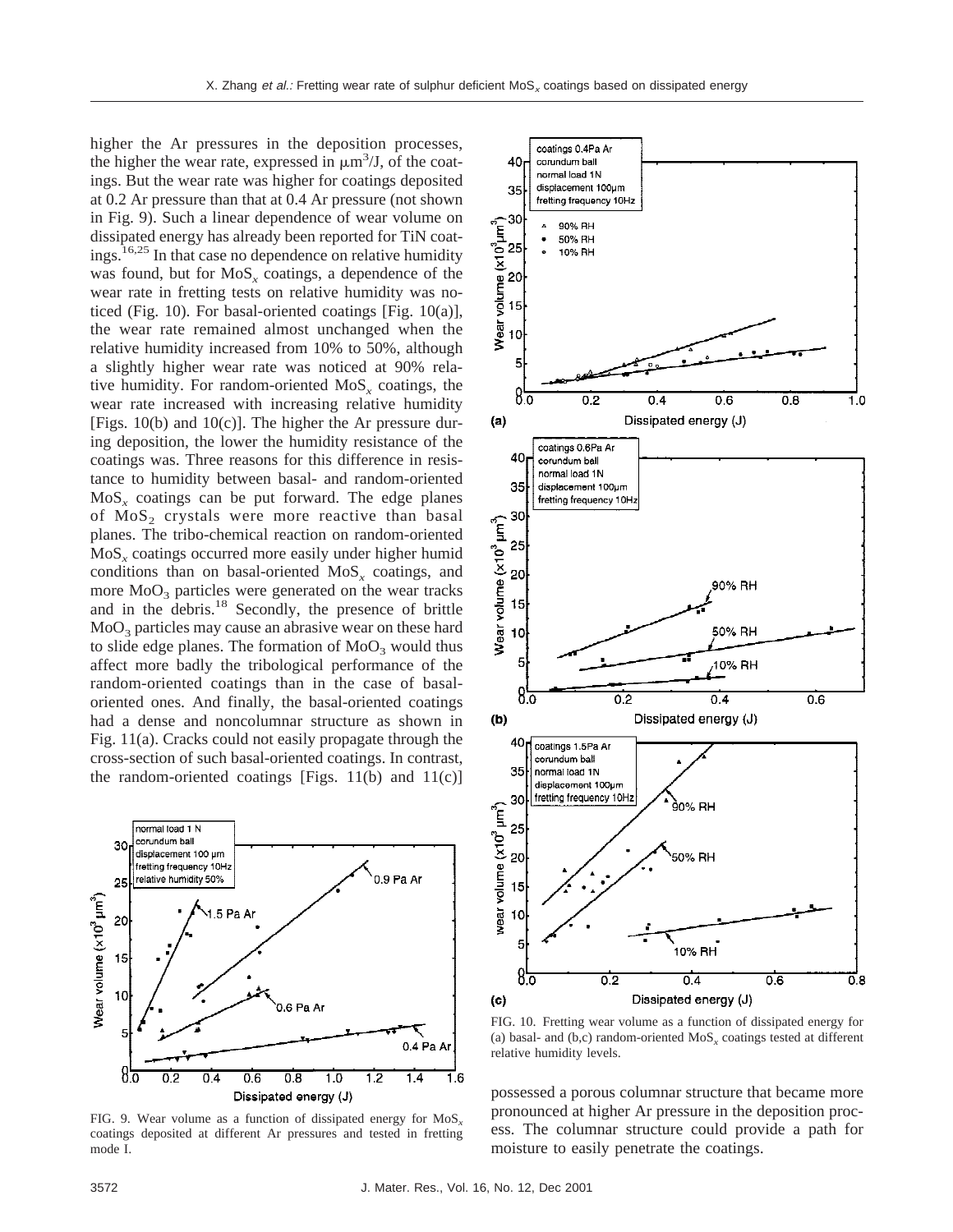

FIG. 11. Cross-section of MoS*<sup>x</sup>* coatings deposited at the Ar pressure of (a) 0.4, (b) 0.6, and (c) 1.5 Pa.



FIG. 12. The influence of contact stress and fretting wear frequency on wear rate of basal and random-oriented MoS*<sup>x</sup>* coatings.

An interesting finding was that the linear relation between wear volume and dissipated energy was valid for different contact stresses and fretting frequencies (Fig. 12). Xu *et al.*<sup>26</sup> have reported that increasing wear volume occurs with increasing fretting cycles under different sliding amplitudes and normal loads. These results indicated that, using load and sliding amplitude as reference parameters, the dependence of wear volume on load and sliding amplitude was complicated. From our results, it appeared that, on plotting wear volume versus dissipated energy (Figs. 10 and 12) that unclearness disappeared. The relationship between wear volume and dissipated energy was linear for both random- and basaloriented coatings tested at different fretting testing conditions of relative humidity, normal load, and contact frequencies. Selecting dissipated energy as the governing parameter allows an easy and flexible comparison of fretting wear rate. Loading and fretting cycles affect independently wear rate. Thus dissipated energy appears to be a more appropriate tool for comparing wear rate of coatings in general, and MoS*<sup>x</sup>* specifically, tested under different fretting conditions.

It is interesting to compare our results on wear rate of MoS*<sup>x</sup>* coatings with different crystallographic orientation with literature. A few authors claimed that the wear life increased with the thickness of  $MoS<sub>x</sub>$  coatings<sup>27–29</sup> and that the wear volume increased gradually with the number of fretting cycles.<sup>26</sup> On the contrary, some literature data showed that the wear rate of MoS<sub>x</sub> coatings seemed to be very high at the beginning of wear tests $30$  and that  $2/3$  of the film wore away in the running-in stage.<sup>31</sup> It was argued that  $MoS<sub>2</sub>$  coatings with a columnar structure might break up in between the upper columns and their base. As the columns collapsed, the base region acted as a lubricating layer, so the effective thickness of the lubricant was very limited.<sup>30</sup> In most cases, our tests showed that the wear volume of MoS<sub>x</sub> coatings increased gradually with increasing fretting cycles. On the contrary, an abrupt wear occurred in the case of randomoriented coatings subjected to a high contact stress at a low fretting frequency. So the contradictory results reported in literature might result from the combined effect of orientation and thickness of the coatings, contact stress, and sliding speed during the wear tests. High or abrupt wear loss would occur for random-oriented coatings at high contact stress and low sliding speed. When random-oriented coatings were tested under low contact stress and high sliding speed, the wear loss increased gradually as was noticed for the basal-oriented coatings under all test conditions.

# **IV. CONCLUSIONS**

The coefficient of friction and the wear rate of  $MoS<sub>r</sub>$ coatings depend not only on the crystallographic orientation and relative humidity but also on the contact stress and frequency during fretting mode I wear tests. For random-oriented MoS*<sup>x</sup>* coatings, the coefficient of friction and the wear rate increased significantly with increasing relative humidity. The basal-oriented MoS*<sup>x</sup>* coatings showed little sensitivity to different levels of relative humidity. The coefficient of friction of MoS*<sup>x</sup>* coatings decreased with the increase of contact stress and the decrease of fretting frequency. The dependence of the